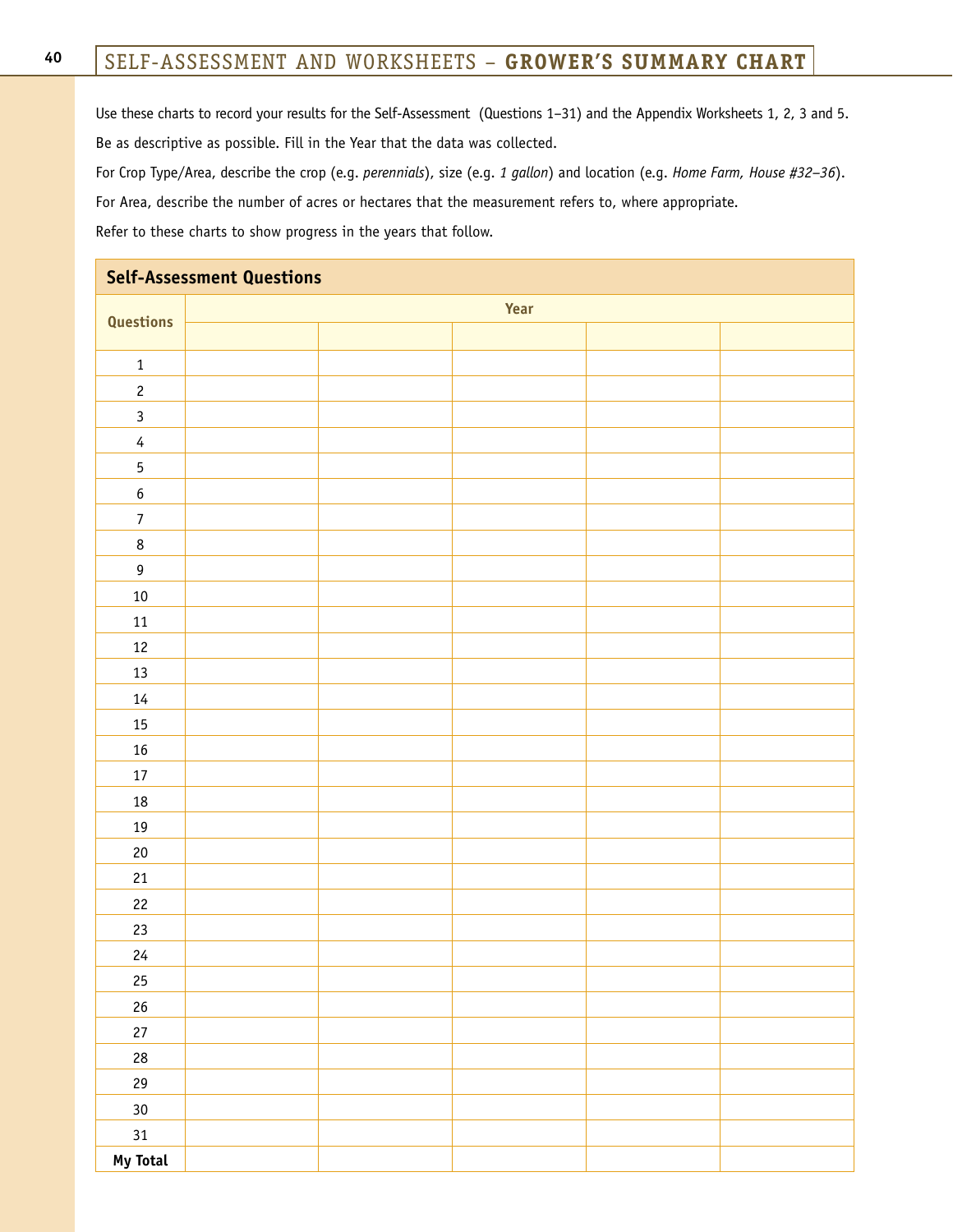| <b>Self-Assessment Questions</b> |      |  |  |  |  |  |  |
|----------------------------------|------|--|--|--|--|--|--|
| Questions                        | Year |  |  |  |  |  |  |
|                                  |      |  |  |  |  |  |  |
| $\mathbf 1$                      |      |  |  |  |  |  |  |
| $\overline{c}$                   |      |  |  |  |  |  |  |
| $\mathbf{3}$                     |      |  |  |  |  |  |  |
| $\overline{4}$                   |      |  |  |  |  |  |  |
| $\sqrt{5}$                       |      |  |  |  |  |  |  |
| $\boldsymbol{6}$                 |      |  |  |  |  |  |  |
| $\boldsymbol{7}$                 |      |  |  |  |  |  |  |
| $\bf 8$                          |      |  |  |  |  |  |  |
| $\boldsymbol{9}$                 |      |  |  |  |  |  |  |
| $10\,$                           |      |  |  |  |  |  |  |
| $11\,$                           |      |  |  |  |  |  |  |
| $12\,$                           |      |  |  |  |  |  |  |
| 13                               |      |  |  |  |  |  |  |
| $14\,$                           |      |  |  |  |  |  |  |
| $15\,$                           |      |  |  |  |  |  |  |
| $16\,$                           |      |  |  |  |  |  |  |
| $17\,$                           |      |  |  |  |  |  |  |
| $18\,$                           |      |  |  |  |  |  |  |
| $19\,$                           |      |  |  |  |  |  |  |
| $20\,$                           |      |  |  |  |  |  |  |
| 21                               |      |  |  |  |  |  |  |
| $22\,$                           |      |  |  |  |  |  |  |
| 23                               |      |  |  |  |  |  |  |
| 24                               |      |  |  |  |  |  |  |
| $25\,$                           |      |  |  |  |  |  |  |
| $26\,$                           |      |  |  |  |  |  |  |
| $27\,$                           |      |  |  |  |  |  |  |
| ${\bf 28}$                       |      |  |  |  |  |  |  |
| ${\bf 29}$                       |      |  |  |  |  |  |  |
| $30\,$                           |      |  |  |  |  |  |  |
| 31                               |      |  |  |  |  |  |  |
| My Total                         |      |  |  |  |  |  |  |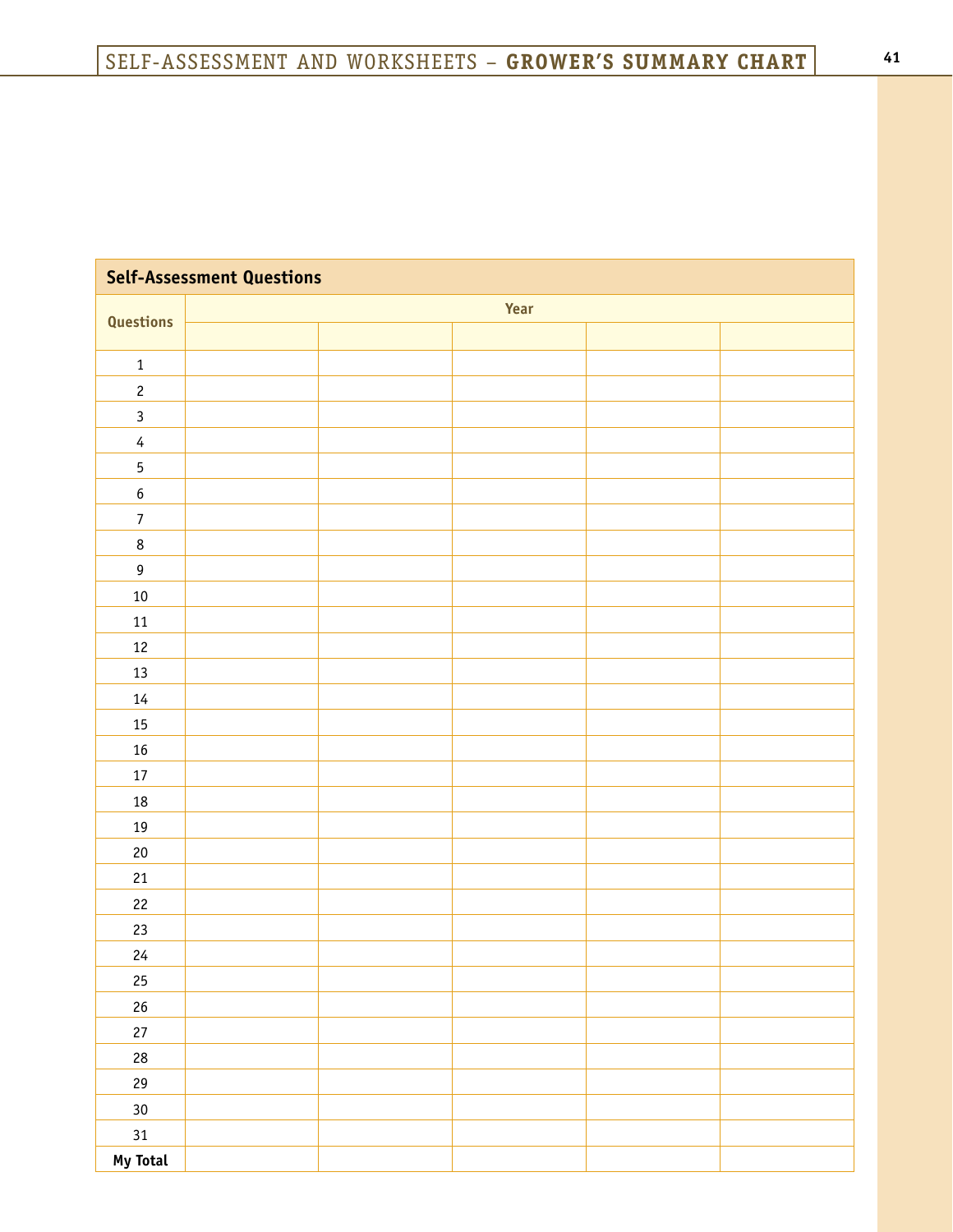| Appendix - Worksheets 1, 2, 3 and 5 |                |      |  |  |  |  |
|-------------------------------------|----------------|------|--|--|--|--|
|                                     | Crop Type/Area | Year |  |  |  |  |
| <b>Record</b>                       |                |      |  |  |  |  |
| Total Max Daily                     | Area 1         |      |  |  |  |  |
|                                     | Area 2         |      |  |  |  |  |
|                                     | Area 3         |      |  |  |  |  |
|                                     | Area 4         |      |  |  |  |  |
|                                     | Area 5         |      |  |  |  |  |
| Water Applied                       | Area 6         |      |  |  |  |  |
|                                     | Area 7         |      |  |  |  |  |
|                                     | Area 8         |      |  |  |  |  |
|                                     | Area 9         |      |  |  |  |  |
|                                     | Area 10        |      |  |  |  |  |
|                                     | 4 in.          |      |  |  |  |  |
|                                     | 1 <sub>g</sub> |      |  |  |  |  |
|                                     | 1 <sub>g</sub> |      |  |  |  |  |
| Leaching<br>Fraction                | 2g             |      |  |  |  |  |
|                                     | 2g             |      |  |  |  |  |
|                                     | 3g             |      |  |  |  |  |
|                                     | 3g             |      |  |  |  |  |
|                                     | 4 in.          |      |  |  |  |  |
|                                     | 1 <sub>g</sub> |      |  |  |  |  |
|                                     | $1\;{\rm g}$   |      |  |  |  |  |
| Interception<br>Efficiency          | 2g             |      |  |  |  |  |
|                                     | 2g             |      |  |  |  |  |
|                                     | 3g             |      |  |  |  |  |
|                                     | 3g             |      |  |  |  |  |
|                                     | 4 in. per ha   |      |  |  |  |  |
|                                     | 1 g per ha     |      |  |  |  |  |
| Total                               | 1 g per ha     |      |  |  |  |  |
| N/P/K                               | 2 g per ha     |      |  |  |  |  |
| Applied<br>per Area                 | 2 g per ha     |      |  |  |  |  |
|                                     | 3 g per ha     |      |  |  |  |  |
|                                     | 3 g per ha     |      |  |  |  |  |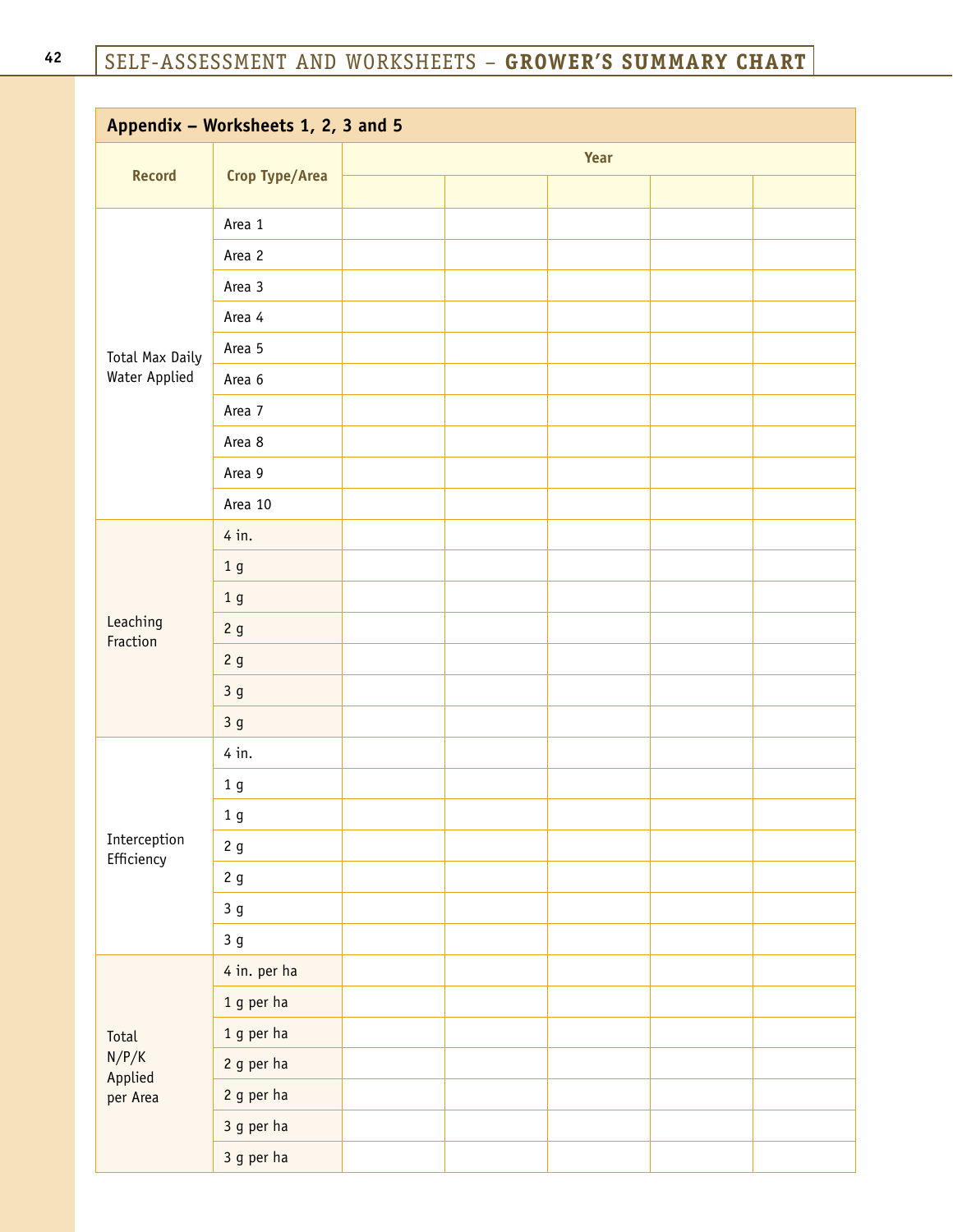| Appendix - Worksheets 1, 2, 3 and 5 |                |      |  |  |  |  |
|-------------------------------------|----------------|------|--|--|--|--|
|                                     | Crop Type/Area | Year |  |  |  |  |
| <b>Record</b>                       |                |      |  |  |  |  |
|                                     | Area 1         |      |  |  |  |  |
|                                     | Area 2         |      |  |  |  |  |
| Total Max Daily<br>Water Applied    | Area 3         |      |  |  |  |  |
|                                     | Area 4         |      |  |  |  |  |
|                                     | Area 5         |      |  |  |  |  |
|                                     | Area 6         |      |  |  |  |  |
|                                     | Area 7         |      |  |  |  |  |
|                                     | Area 8         |      |  |  |  |  |
|                                     | Area 9         |      |  |  |  |  |
|                                     | Area 10        |      |  |  |  |  |
|                                     | 4 in.          |      |  |  |  |  |
|                                     | 1 <sub>g</sub> |      |  |  |  |  |
|                                     | 1 <sub>g</sub> |      |  |  |  |  |
| Leaching<br>Fraction                | 2g             |      |  |  |  |  |
|                                     | 2g             |      |  |  |  |  |
|                                     | 3 <sub>g</sub> |      |  |  |  |  |
|                                     | 3 <sub>g</sub> |      |  |  |  |  |
|                                     | 4 in.          |      |  |  |  |  |
|                                     | 1 <sub>g</sub> |      |  |  |  |  |
|                                     | $1\;{\rm g}$   |      |  |  |  |  |
| Interception<br>Efficiency          | 2g             |      |  |  |  |  |
|                                     | 2g             |      |  |  |  |  |
|                                     | 3g             |      |  |  |  |  |
|                                     | 3g             |      |  |  |  |  |
|                                     | 4 in. per ha   |      |  |  |  |  |
|                                     | 1 g per ha     |      |  |  |  |  |
| Total                               | 1 g per ha     |      |  |  |  |  |
| N/P/K<br>Applied                    | 2 g per ha     |      |  |  |  |  |
| per Area                            | 2 g per ha     |      |  |  |  |  |
|                                     | 3 g per ha     |      |  |  |  |  |
|                                     | 3 g per ha     |      |  |  |  |  |